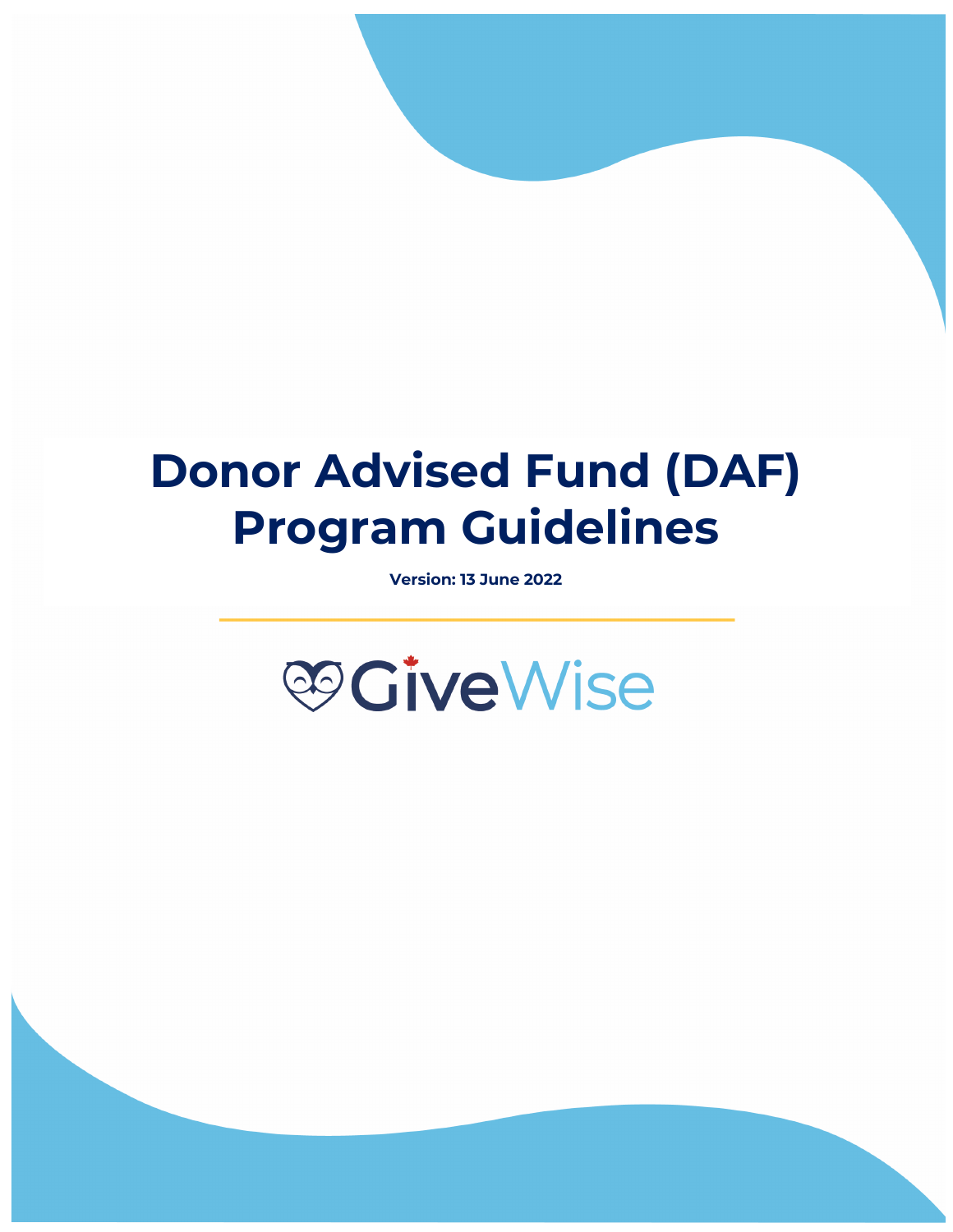

# **GiveWise Foundation Canada ("GWFC" OR "GiveWise") DONOR ADVISED FUND (DAF) PROGRAM GUIDELINES**

#### I. **INTRODUCTION TO GIVEWISE**

We are grateful you have chosen to facilitate your charitable giving through GiveWise Foundation Canada ("GiveWise") and congratulate you on the impact you will be making in the world. These Program Guidelines set forth an overview of the policies and procedures for establishing a Donor Advised Fund ("Giving Fund") and the terms and provisions governing the administration of each Giving Fund.

GiveWise envisions a new model of philanthropy - a transparent system at your fingertips connecting people to trusted charities at scale - empowering people of any means to give and support effective change. GiveWise delivers an inspiring charitable giving experience through innovative technology, bringing additional accountability, transparency and effectiveness to philanthropy.

Contributions to your Giving Fund are irrevocable when received and accepted by GiveWise, which retains exclusive legal control over contributions.

All activities of GiveWise and all participation by donors are subject to these Donor Advised Fund (DAF) Program Guidelines and the policies referenced within the Gift Acceptance and Valuation Policy, Investment Policy Statement, and Terms & Conditions, which can all be viewed at www.GiveWise.ca under the Policies & Documents section.

All prospective donors should consult their legal, accounting, and/or tax advisors regarding any implications of participation in GiveWise.

GiveWise Foundation Canada is a Canadian Registered Charity #701032526 RR0001.

### II. **ESTABLISHING A GIVING FUND**

- 1. **What is a Giving Fund -** A Giving Fund is a charitable giving account designed to invest, grow, and give assets to charities for meaningful and lasting impact. Once funds are contributed, they are non-refundable, and the donor receives an immediate tax receipt.
- 2. **Getting Started -** A GiveWise Giving Fund can be opened quickly with no cost. Simply visit www.GiveWise.ca. Contributions can be made during or after account opening.
- 3. **Determining User Name** The User Name is the name that appears on the tax receipt. Since all tax receipts must match the source of funds, corporate and business accounts may use the "First Name" and "Last Name" fields to enter the complete company name.
- 4. **Naming your Giving Fund** While establishing your Giving Fund, you will also have the option to assign a Fund Name that will be included on all grants, along with the User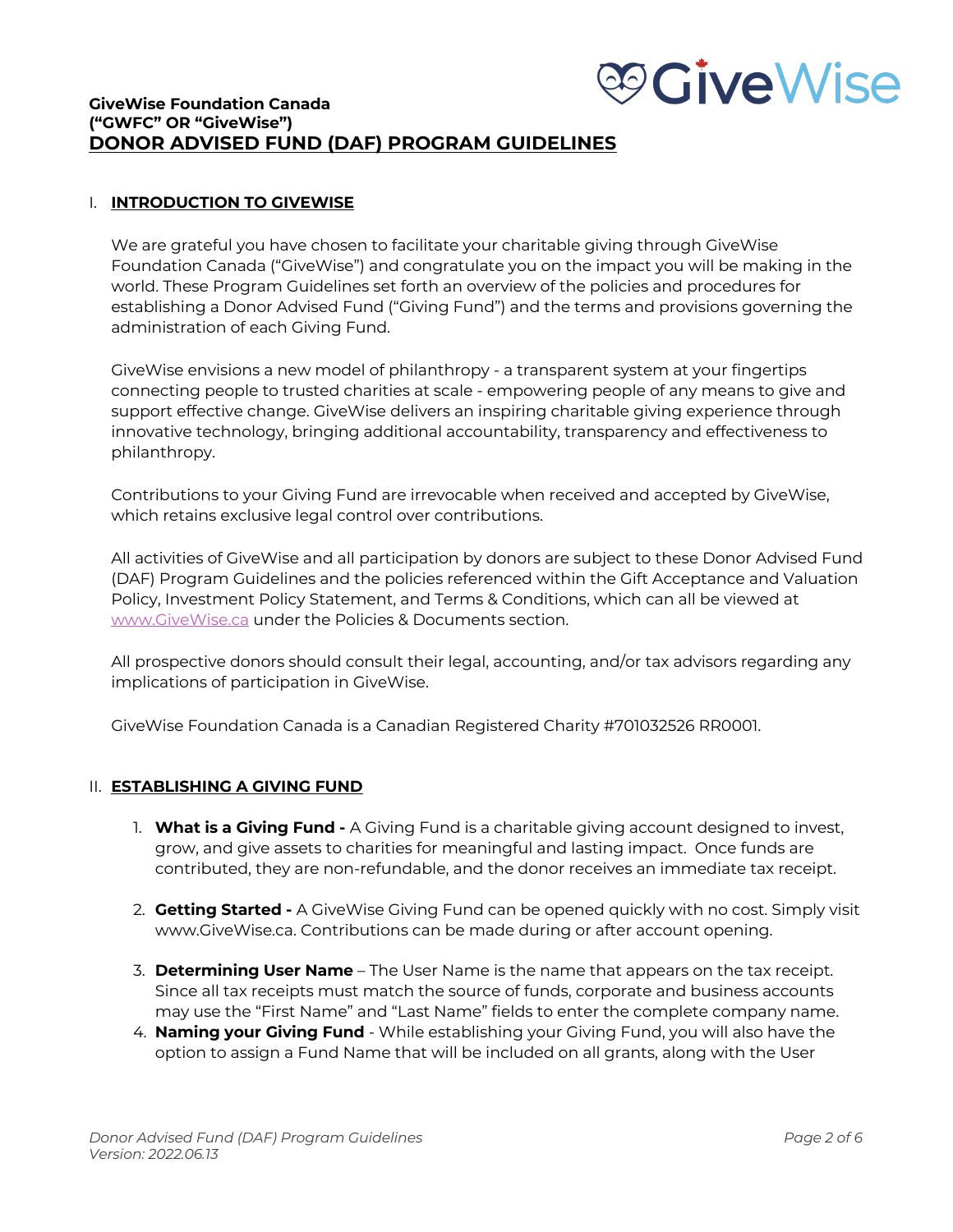Name. As an example, you have the option to name your fund "Our Family Giving" or "The Family Memorial Fund."

5. **Ownership -** All contributions into a Giving Fund are irrevocable and non-refundable. The GiveWise Board of Directors has ultimate authority and control over all Giving Funds. Each Giving Fund is reflected and recorded as a component fund and is separately identifiable.

## **III. CONTRIBUTIONS & GIVING FUND MANAGEMENT**

There is no minimum balance required to maintain a Giving Fund. Contributions (referred to as "Gifts") may be made from individuals, donor advised funds, trusts, estates, and other foundations.

For full details on regulations and guidelines for contributions, please reference the Cift Acceptance and Valuation Policy.

- 1. **Gift Acknowledgement & Valuation -** All accepted gifts will be acknowledged with an email notification and an official tax receipt will be available immediately, if applicable. All official tax receipts for gifts will comply with the Income Tax Act (ITA) and Regulations. GiveWise will follow all CRA guidelines and standard practice guidelines for the industry in valuing all outright and deferred gifts.
- 2. **Types of Gifts -** GiveWise accepts gifts of monies in Canadian dollars transferred by Electronic Funds Transfer (such as Interac e-Transfer), cheque, wire transfer, and credit card to a Giving Fund. Donors receive credit into their Giving Fund for each contribution effective the day the funds are received by GiveWise. Cash contributions must be delivered to GiveWise by cheque or wire transfer. Cheque and wire transfer instructions are available on the GiveWise website at www.GiveWise.ca.

Other types of gifts may include publicly traded securities, real estate and planned gifts such as naming GiveWise in your will. Please see the **Gift Acceptance and Valuation Policy** for a complete listing.

GiveWise recommends that individuals seek Independent Legal Advice (ILA) prior to making any significant outright or deferred gifts.

- 3. **Fees for Gifts** GiveWise Canada will recover any processing fees charged by banks and credit card companies for incoming contributions. These fees do not impact the tax receipt, but are withdrawn from the Fund Balance. For example:
	- Credit card contributions are charged directly by the payment processor at a rate of 2.2% of the contribution plus \$.30 per transaction.
	- Contributions transferred via wire will be charged a \$25 recovery fee at the time of processing.
- 4. **Gifts that Cannot Be Accepted -** GiveWise reserves the right to decline any gifts, for example a gift that does not comply with CRA regulations.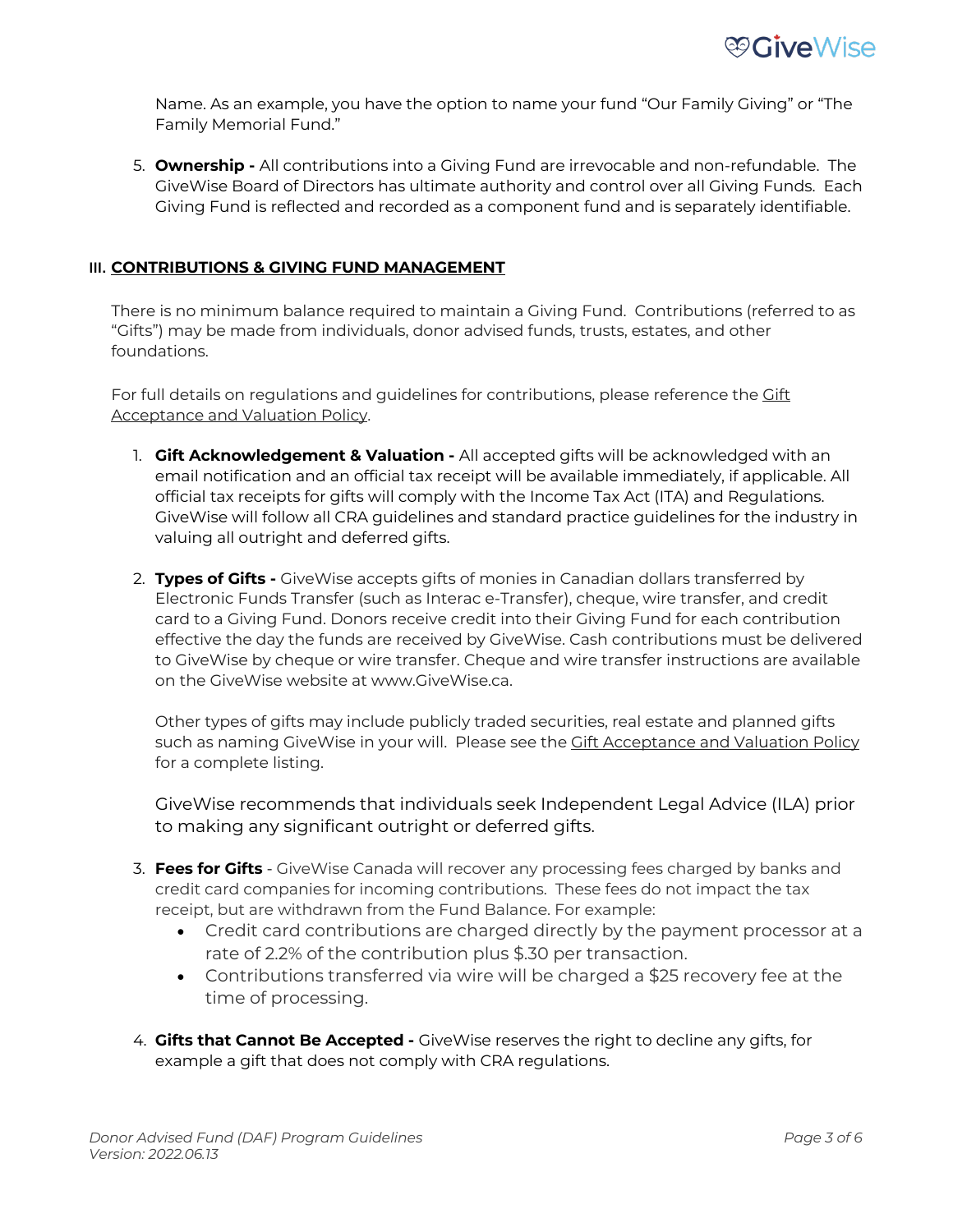5. **Timing of Contributions -** Generally, the date of any contribution is the date with which the asset is received by GiveWise. If the date of the gift cannot be determined, GiveWise will follow pre-determined guidelines set out in the Gift Acceptance and Valuation Policy.

Donors may collect a tax receipt at any time through their Giving Fund. Timing of receipt at year end can be critical. Please see schedule below for cut off dates.

| <b>CONTRIBUTION</b><br><b>TYPE</b>                                 | <b>ACTION REQUIRED</b>                                                                                                                                                                                                                                               | <b>TIMING FOR YEAR-END</b><br><b>CONTRIBUTIONS</b>                                                                                                                               |
|--------------------------------------------------------------------|----------------------------------------------------------------------------------------------------------------------------------------------------------------------------------------------------------------------------------------------------------------------|----------------------------------------------------------------------------------------------------------------------------------------------------------------------------------|
| Electronic Funds<br>Transfer (eTransfer) &<br><b>Wire Transfer</b> | Electronic Funds transfer can take up to 3<br>business days, therefore it is recommended Funds must be received by<br>the transfer be sent with enough time to be GiveWise by end of day 31<br>sure GiveWise receives funds by the last<br>business day of the year. | December.                                                                                                                                                                        |
| Credit Card                                                        | Log into your Giving Fund on<br>fund.givewise.ca and initiate the<br>contribution by credit card.                                                                                                                                                                    | Transaction must be completed by<br>end of day 31 December.                                                                                                                      |
| Cheques                                                            | Mail to:<br>GiveWise Foundation Canada<br>3251 Boxwood Court<br>Abbotsford BC<br><b>V3G 0A6</b>                                                                                                                                                                      | Cheque envelope must be<br>postmarked on our before 31<br>December.                                                                                                              |
| <b>Publicly Traded</b><br><b>Securities</b>                        | Initiate transaction with your broker and<br>contact GiveWise at<br>donations@GiveWise.ca                                                                                                                                                                            | Securities transfer can be a lengthy<br>process and the transfer needs to<br>be in complete custody of GiveWise<br>by 31 December. Please discuss<br>timelines with vour broker. |

6. **Investment of Giving Fund Balance -** Giving Funds that maintain a balance of more than \$25,000 may be invested for tax free growth, while being held for distributions.

Investments should be advised with consideration for time horizon for granting to charities that the Donor has in mind. Funds targeted for immediate distribution should be left as cash (referred to as the Giving Wallet), while those intended to be held for a longer duration or for growth are appropriately invested (referred to as the Investment Account). It is recommended that enough funds be left in the Giving Wallet to satisfy the next one to three months worth of grants.

Please note the timeframe for moving funds from an Investment Account to a Giving Wallet may vary. Please allow enough time to have funds converted to your Giving Wallet when planning a Grant Recommendation.

For further information on investments, please refer to the Investment Policy Statement of GiveWise Foundation.

7. **Investment Expenses and Returns** - All investment-related expenses are assessed from the pool assets, including mutual fund expenses, custodial charges, and trading costs. Invested balances are expressed in units and are priced quarterly, reflected as a Net Asset Value (NAV). Dividends and capital gains are reinvested and are reflected as an increase in the NAV.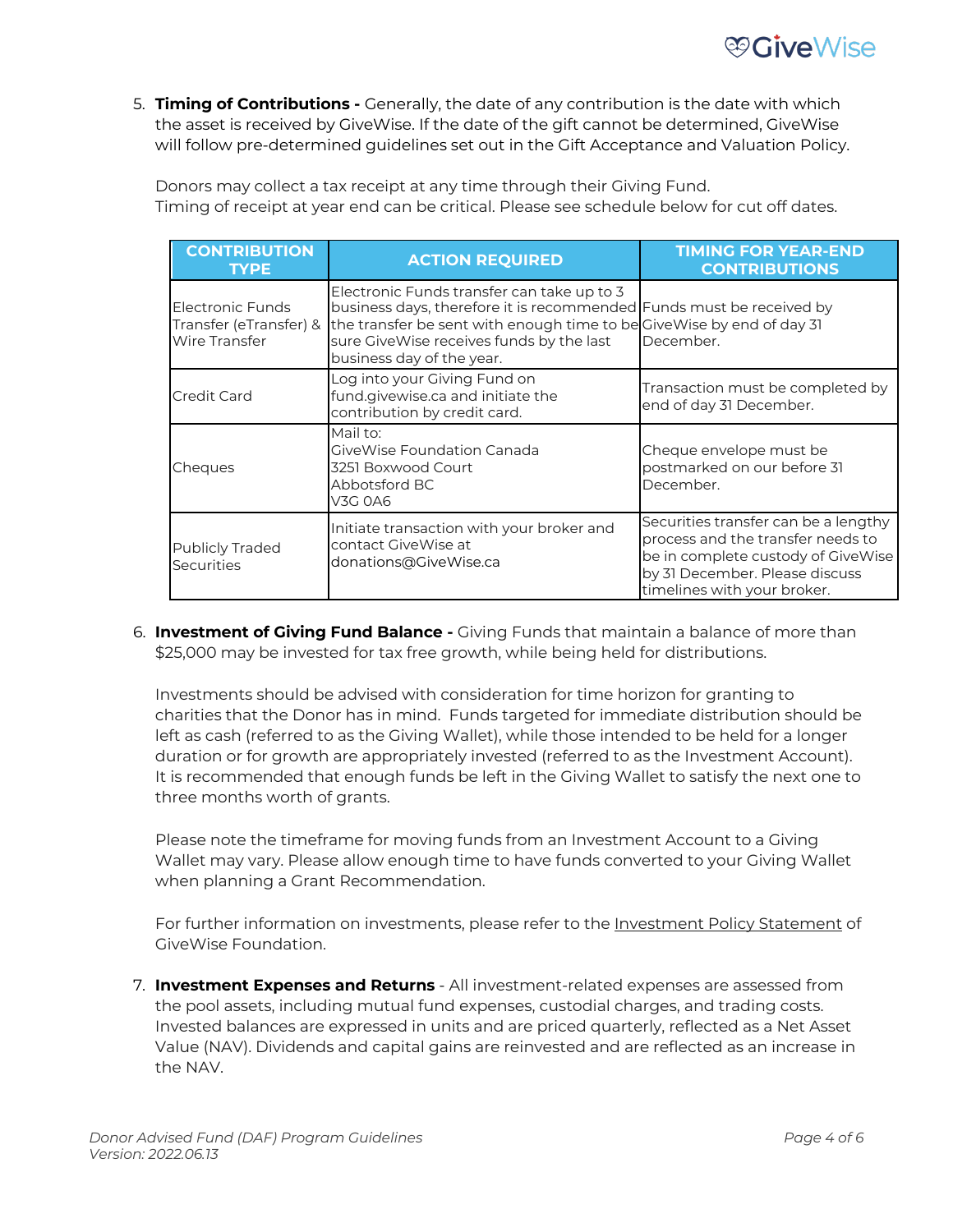

#### **IV.GIVING ACCOUNT ROLES**

- 1. **Donor** the original owner of the asset(s) that have been donated to a GiveWise Giving Fund. Unless the donor requests that grants be made anonymously, all grants to charities will include the donor's name and email address. A donor must be an individual over 18 years of age.
- 2. **Designated Advisor** A financial professional who is nominated by the donor to perform various function within the Giving Fund on the donor's behalf, such as gifting securities, rebalancing investments, and recommending grants**.**
- 3. **Successor Advisor**  An individual who is nominated in the GiveWise account succession plan to act as an Advisor when the current Donor/Advisor(s) is deceased or otherwise unable to act due to incapacity or disability. Each fund can name one Successor Advisor in the *My Profile* section under *Succession Plan* in your Giving Fund.

#### **V. GIVING GUIDELINES**

Grant Recommendations can be made to any Canadian Registered Charity with a recommended minimum of \$20. Grants can be set up on a one-time or recurring basis.

1. **Grant Recommendation Fulfillment -** Grant Recommendations are reviewed for approval within 48 hours of submission, provided sufficient funds in the Giving Wallet, unless additional due diligence is required.

Grants are issued to charities weekly. To keep administrative costs low, GiveWise makes every effort to transfer grant funds to charities electronically. Therefore, if a charity has provided Direct Deposit information, funds should be received by the charity within 2 - 7 business days of grant approval.

For any charity that does not have Direct Deposit, a cheque will be sent within 5 business days of grant processing. Cheques not cashed after 6 months of the issue date will be redeposited into the donor's Giving Fund. Charities will have a \$25 Administration Recovery Fee withheld from all grants issued via cheque for the third and subsequent cheques sent.

- 2. **Minimum Annual Grant Requirements** Each Giving Fund must meet the minimum annual grant requirement of 3.5% of the balance as at January 1 of a given year. This must be be granted within the calendar year, as established by GiveWise.
- 3. **Grant Restrictions** All grant recommendations are under the exclusive legal control of GiveWise, which reserves the right to refuse to a grant recommendation based on legal obligations, tax-exempt status, internal policies, or improper purposes.

In the event that funds granted are for an impermissible purpose, remedial action will be taken to have the grant funds returned. Remediation may require that the Donor make an additional contribution to reimburse GiveWise for any costs incurred as the direct result of the grant.